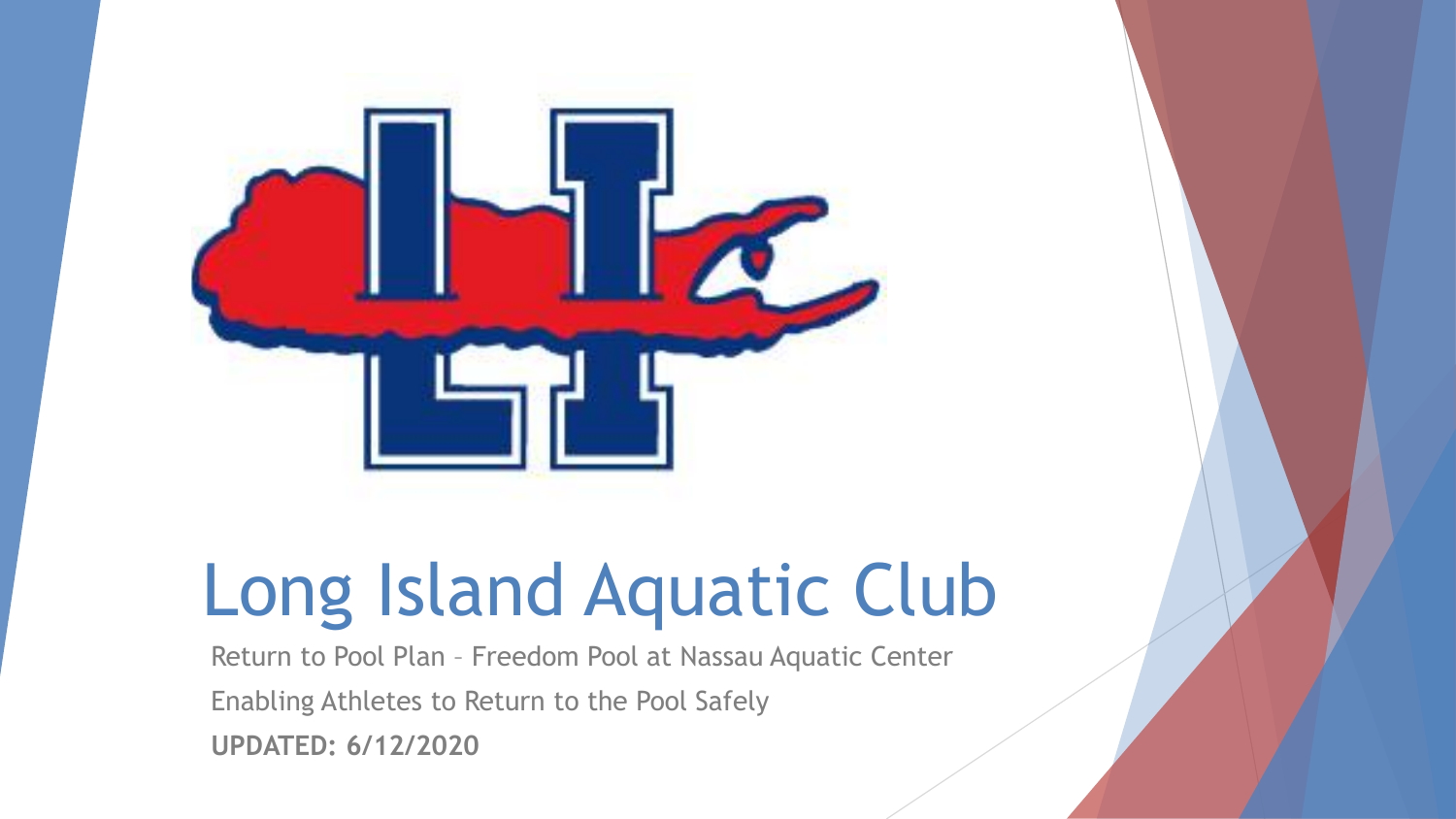### Purpose

- It is the goal of this plan to provide a blueprint to open the Freedom Pool for competitive swimming instruction and team practices in a safe and limited way.
- **Pools are safe.** The CDC states:
	- "There is no evidence that the virus that causes COVID-19 can be spread to people through the water in pools, hot tubs, spas, or water play areas. Proper operation and maintenance (including disinfection with chlorine and bromine) of these facilities should inactivate the virus in the water. (CDC 4/27/20)"
- ▶ The Freedom Pool is an outdoor (2 acre) facility from May through October. There is growing evidence that outdoor activities with proper social distancing are safe. Swimmers immersed in a chlorinated pool presents one of the safest environments physical activities can be conducted in.
- In developing this plan, we are following guidelines set out by the New York State Safety Precautions for Business and the CDC "Considerations for Public Pools, Hot Tubs, and Water Playgrounds During COVID-19." Additionally, OSHA guidelines and CDC guidelines for cleaning and disinfecting community facilities are being followed.

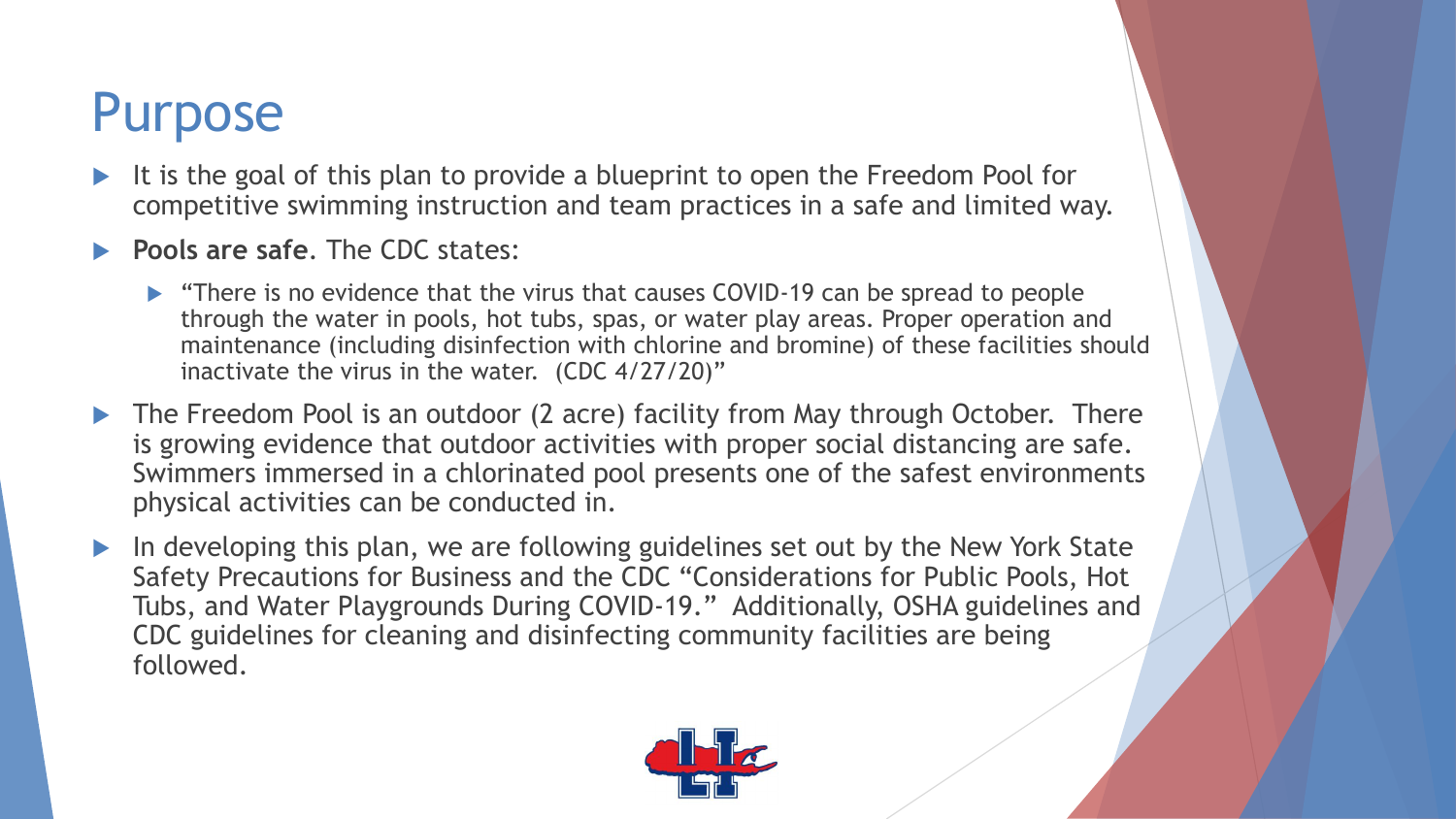### Content Schedule

- ▶ Chlorine and COVID-19
- **Pre-Opening Information and Understanding New Signage at the Freedom Pool**
- **Facility Operations Considerations**
- **Daily Facility Operations Plan** 
	- $\blacktriangleright$  Staff
	- **Athletes**
	- $\blacktriangleright$  Communications
- Return to Pool Road Map and Procedures
- **FAQ**
- References and Resources

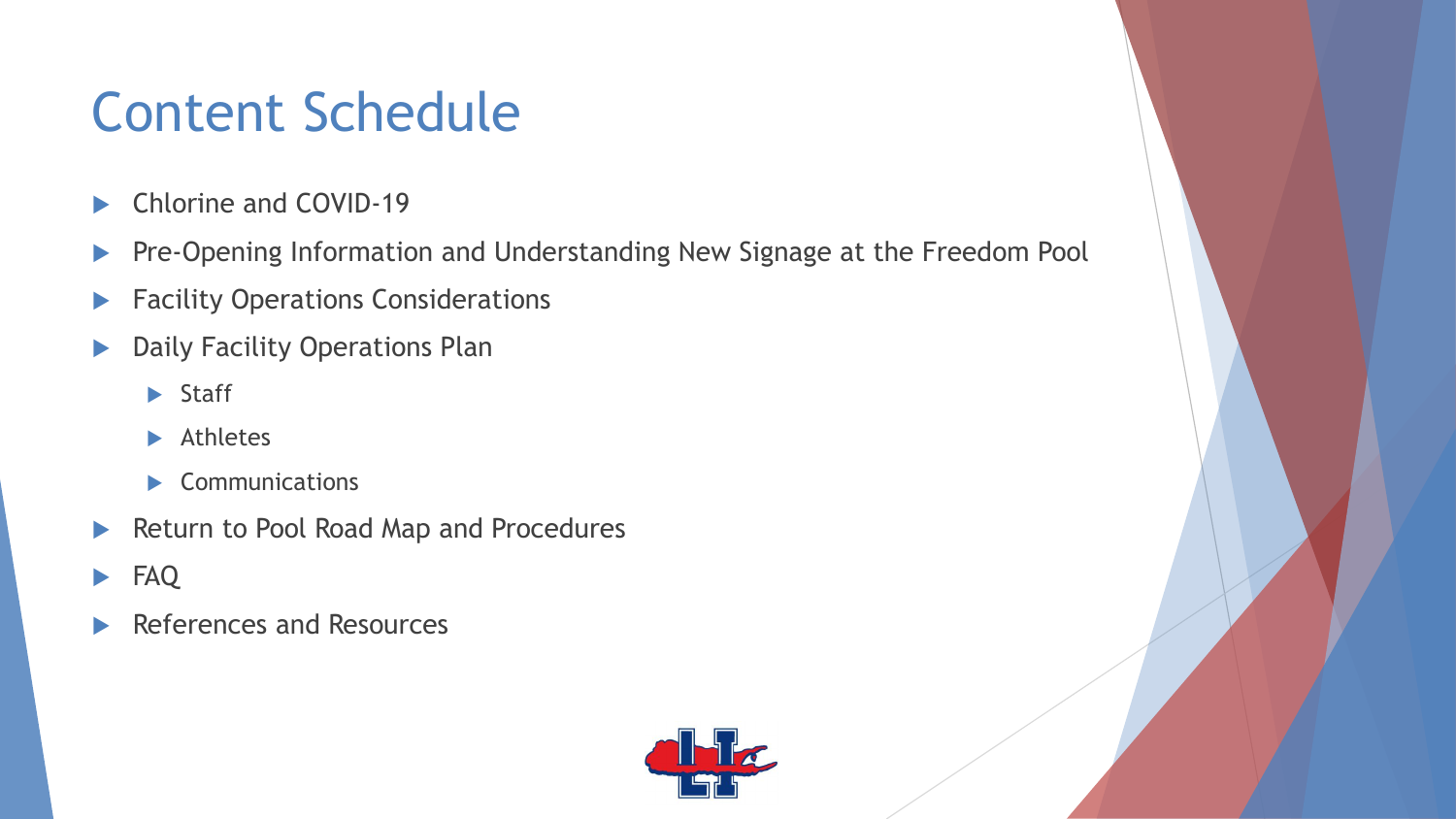## Chlorine and COVID-19

- From the CDC...
	- **Can the virus that causes COVID-19 spread through pools?**
		- **Proper operation, maintenance, and disinfection (with chlorine or bromine) of swimming** pools should kill the virus that causes COVID-19.
		- ▶ Maintain proper disinfectant levels (1-10 parts per million free chlorine or 3-8 ppm bromine) and  $pH$  (7.2-8).
		- ▶ CDC's Model Aquatic Health Code has more recommendations to prevent illness and injuries at public pools in parks.
- $\blacktriangleright$  From the WHO...
	- **Virus type that causes COVID-19 is killed easily**
		- ▶ Enveloped viruses are easier to kill than non-enveloped viruses: "Sars-CoV-2, the virus responsible for the COVID-19 outbreak, is an enveloped virus and therefore the easiest to kill of the three types of viruses".
		- ▶ The World Health Organization recommended chlorination level of 15mg.min/liter is sufficient to kill non-enveloped viruses such as poliovirus, rotavirus and coxsackievirus, and an enveloped virus such as Covid-19 would be inactivated at even lower levels.

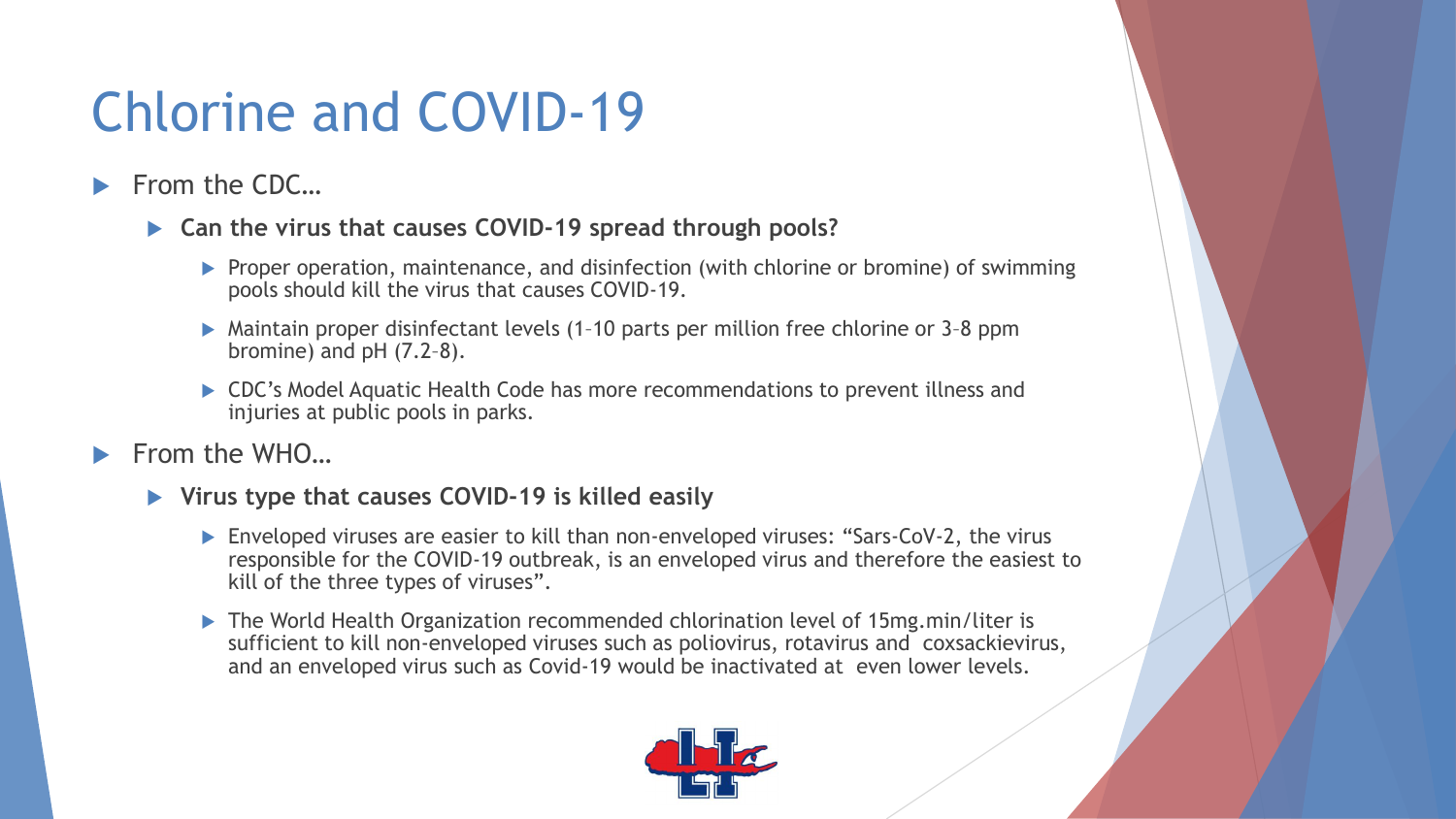## Pre-Opening

- Long Island Swimming will designate a **COVID-19 Liaison**. The Liaison will serve as the Freedom Pool point of contact for all COVID-19 issues.
	- ▶ The COVID-19 Liaison will be responsible for interfacing with appropriate agencies to report any potential cases of COVID-19.
	- ▶ The COVID-19 Liaison will designate individual staff members to serve as the Monitors and enforcers of the specific entry/exit procedures, mask adherence, and social distancing adherence during pool hours.
- Long Island Aquatic Club's **COVID-19 Liaison** is:
	- **Christopher Fay**
	- cfay@longislandswimming.com
	- 516-378-8467

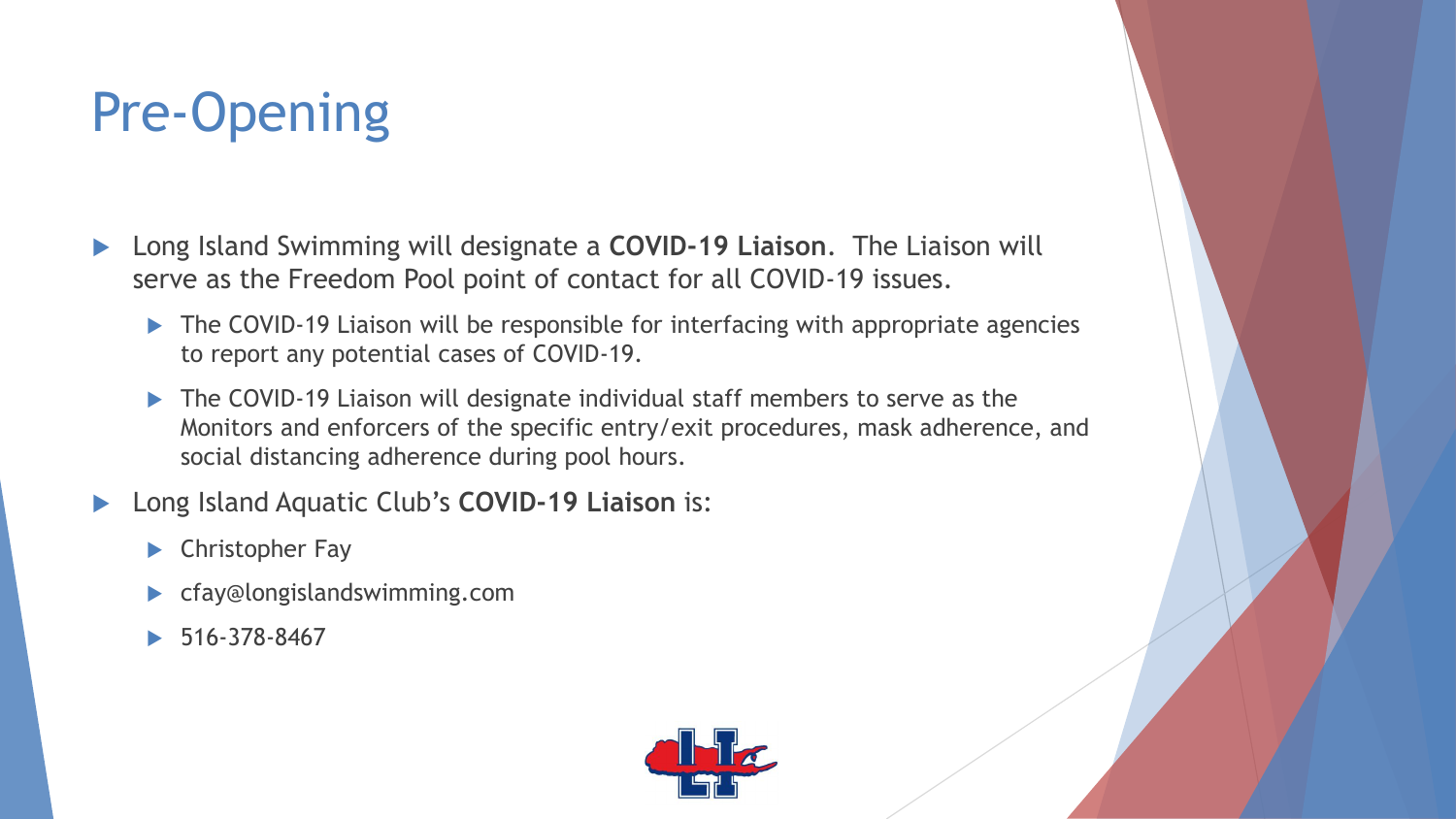### New Pool Signage You Will See

### **ENTRY CONDITIONS**

- **Do not enter the Freedom Pool if you:**
	- **are sick,**
	- **have symptoms of COVID-19,**
	- **have a temperature above 100.4 F,**
	- **have been exposed to someone with COVID-19 within the last 14 days.**
	- **do not wear a cloth mask covering mouth and nose.**
- **HELP STOP THE SPREAD**
	- **Wear cloth face covering when not swimming,**
	- **Wash hands use hand sanitizer,**
	- **Stay 6' apart upon entering, exiting, on deck, in the pool,**
	- **Cover coughs and sneezes.**

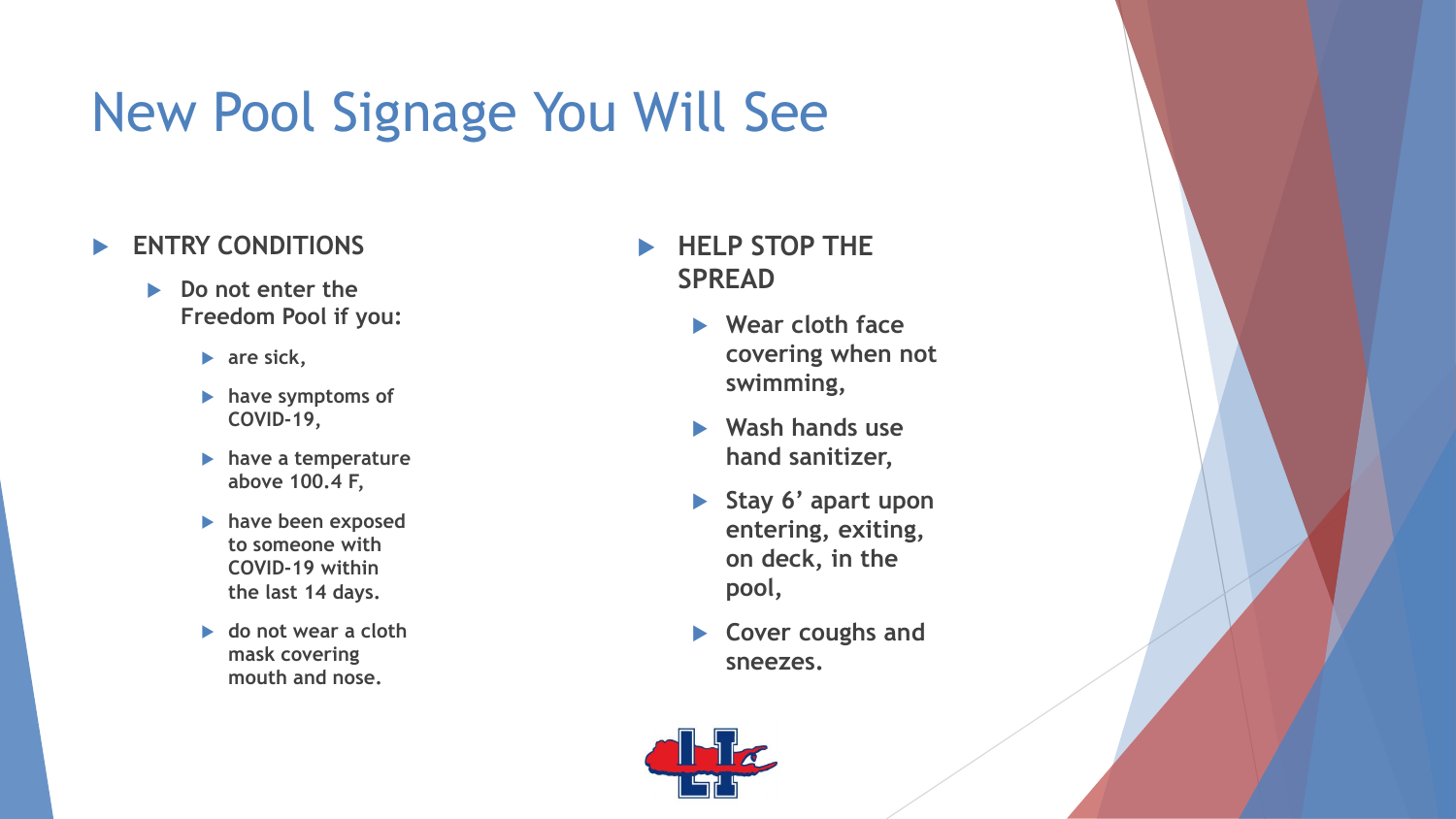# Additional Signage and Information

- Additional signage that will be posted in appropriate areas where all who enter facility will see.
	- [COVID-19 Information](https://www.cdc.gov/coronavirus/2019-ncov/downloads/2019-ncov-factsheet.pdf)
	- **[Handwashing](https://www.cdc.gov/handwashing/posters.html)**
	- **[Cough etiquette](https://www.cdc.gov/flu/pdf/protect/cdc_cough.pdf)**
	- [Symptoms associated with COVID-19](https://www.cdc.gov/coronavirus/2019-ncov/downloads/COVID19-symptoms.pdf)
	- **[Social Distancing](https://www.healthvermont.gov/sites/default/files/documents/pdf/COVID-social-distancing-poster-ltr.pdf)**
- **Supplementary Supplies:**
	- ▶ Long Island Aquatic Club will supply face coverings to its staff. Appropriate hand sanitizer will be supplied at facility entrance, exit, and rest rooms.

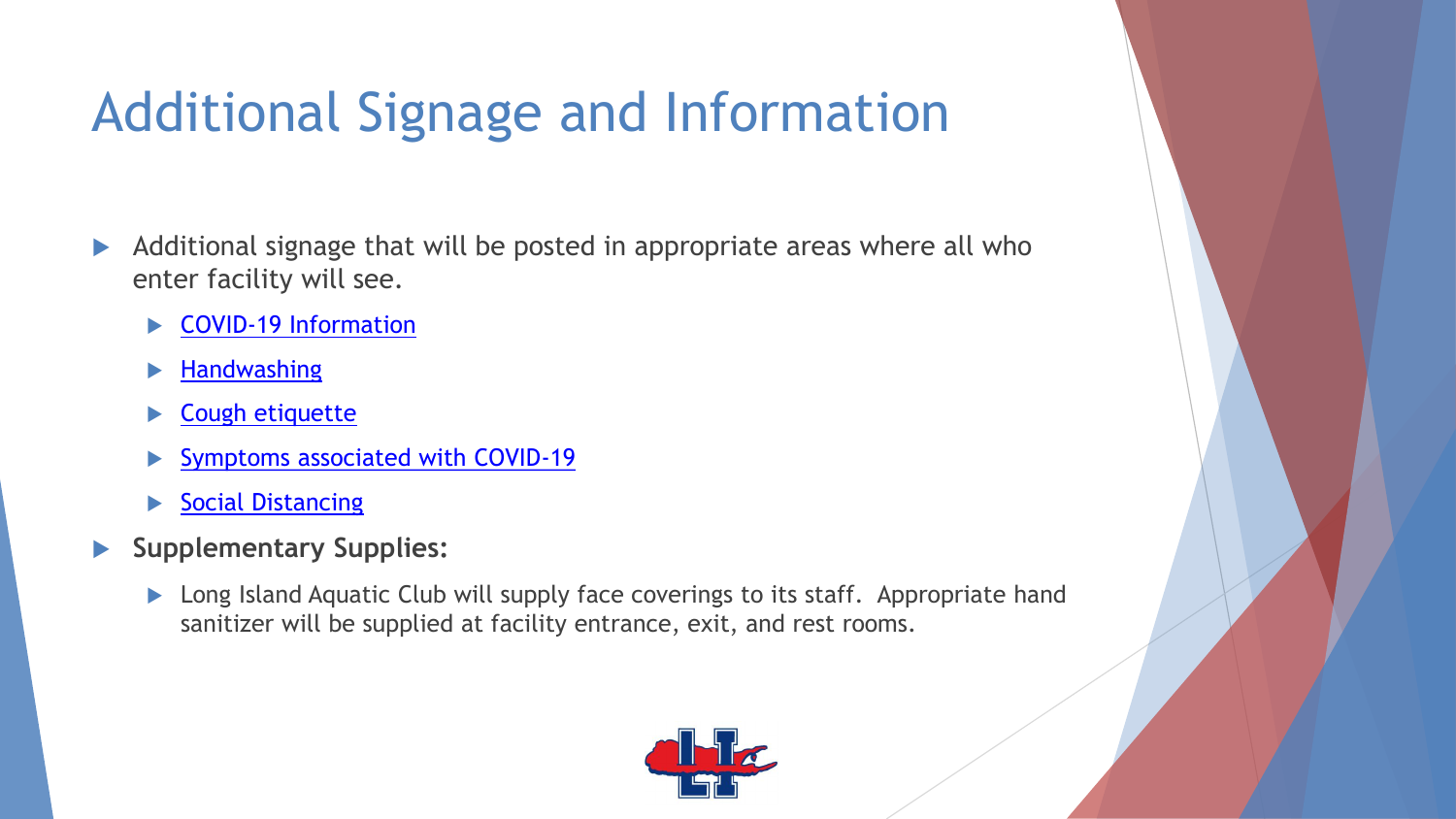## Facility Considerations

- $\triangleright$  Pool entrances will be opened in a way to allow entry to pool area without touching anything.
	- ▶ Entry areas will be marked to assist in 6' social distancing
- The pool deck will be painted with 6' x 6' grids designated for social distance space.
- The pool is set up as outdoor facility to increase ventilation.
- All seating will be removed from deck.
- The pool will use lane lines to provide physical guide for spacing.
- Individual use restrooms, (separate from Aquatic Center) will be provided for the Freedom Pool use during initial phases.

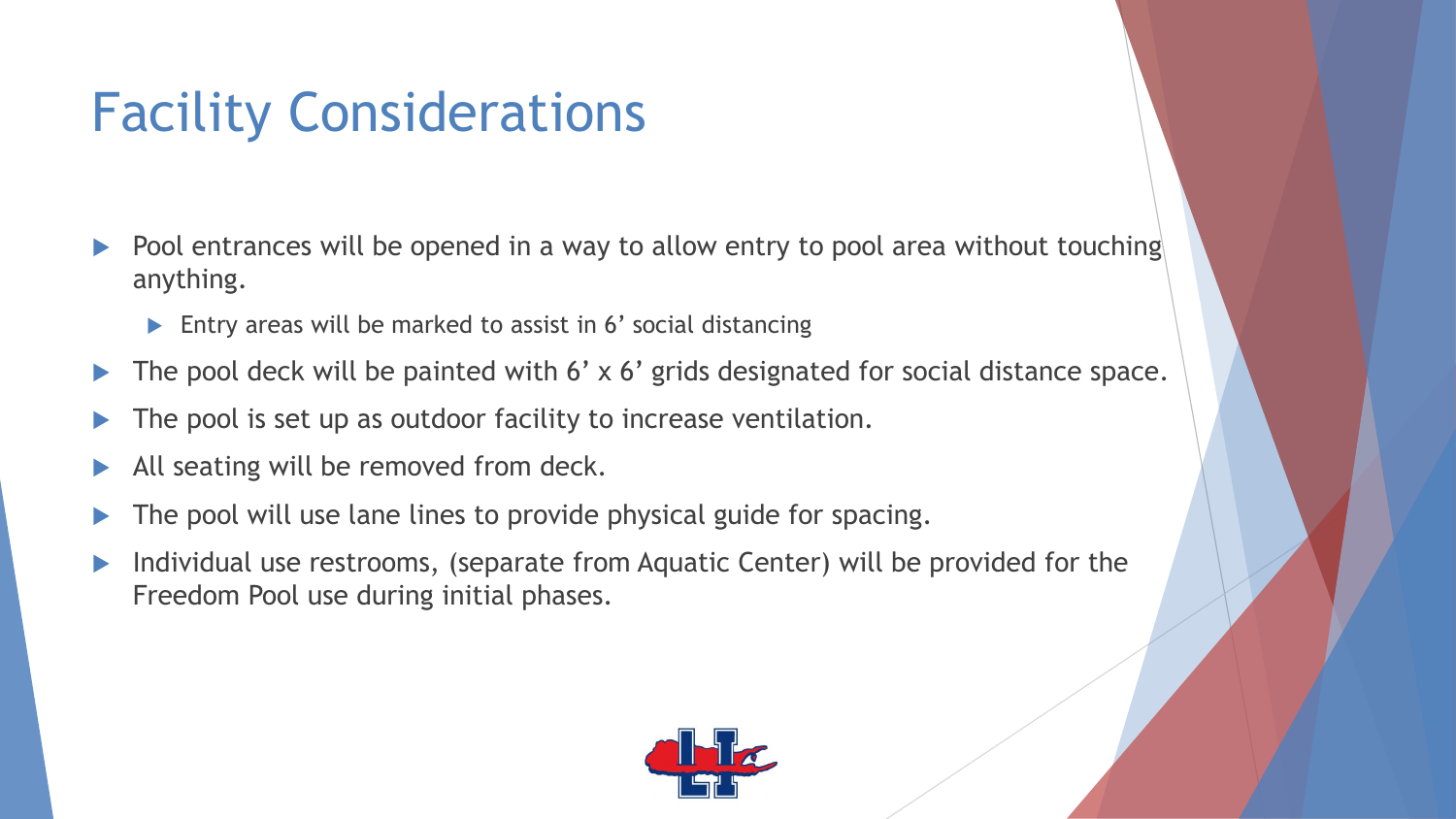# Facility Operations Considerations

- ▶ Cleaning and disinfection will be frequent during practice sessions with disinfecting occurring between each session. Initially, every 1-2 hours.
- Freedom Pool staff will follow "CDC Cleaning and Disinfection for Community Facility Guidelines."
- Capacity will be limited to reduce density.
	- ▶ Limited capacity will allow us to ensure safety and to control and teach proper behaviors. The County has designated 50% occupancy for beaches.
	- $\triangleright$  We plan to start much smaller (less than 15%) and build slowly as we achieve success in operating safely.
- Individual equipment will **no longer** be stored in the facility.
- No spectators will be allowed on deck of the facility.

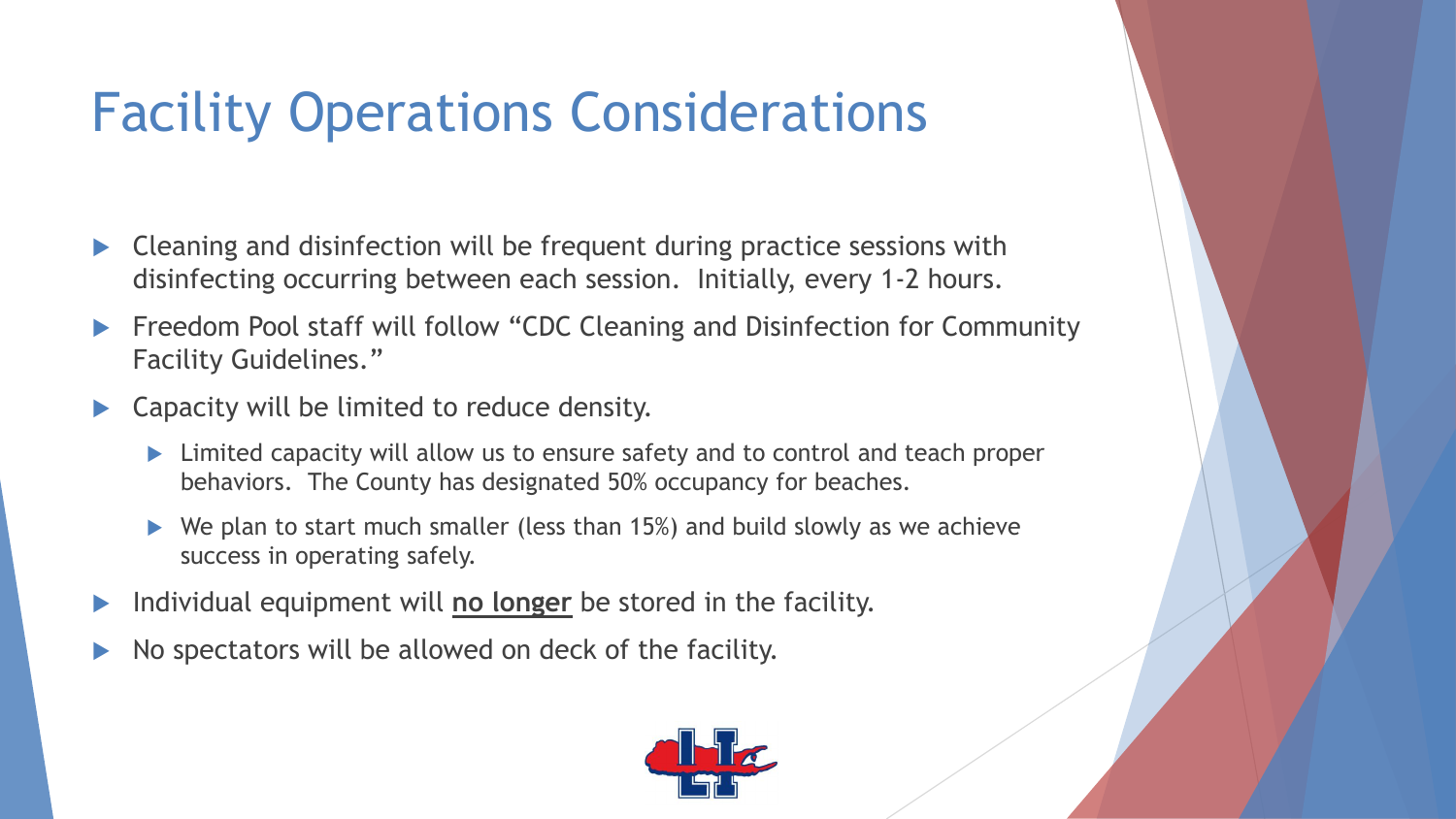## Daily Operations Procedure - Staff

- ▶ OSHA considers Freedom Pool staff to have "Medium Exposure Risk". All OSHA recommendations for this level will be followed.
- ▶ Staff will enter from North End gate to avoid entering Aquatic Center.
- Freedom Pool Facility staff will enter the Freedom Pool area first with PPE masks on.
- ▶ Temperature checks for staff will be recorded. Staff with temperature over 100.4F will be sent home.
- $\triangleright$  Staff who are sick will be instructed to stay home. No loss in pay.
- ▶ Coaching Staff is responsible for taking attendance and recording lane assignments for potential tracking needs.

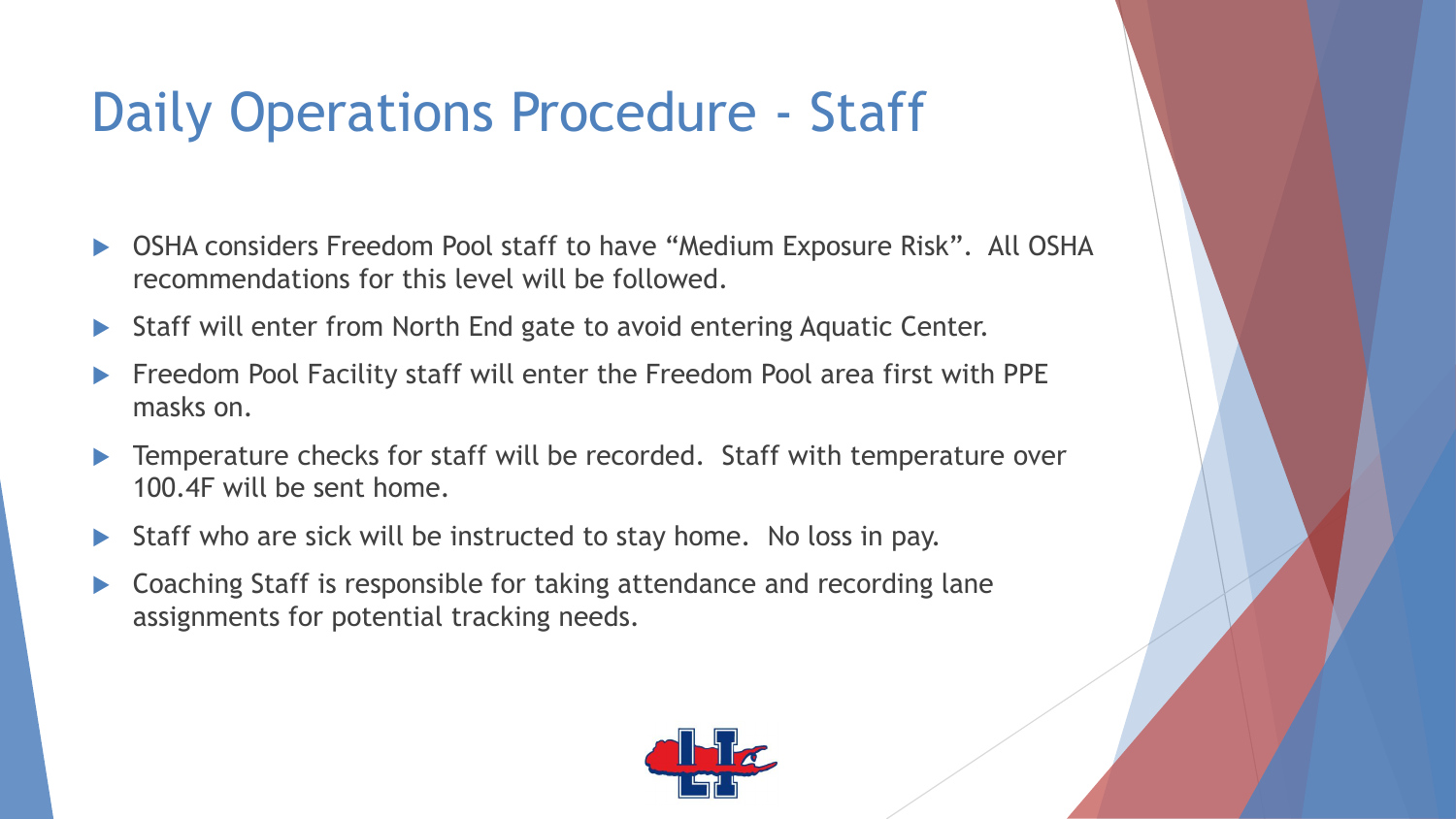# Daily Operations Procedure - Athletes

- Athletes will enter the Freedom Pool through the North Gate with face masks covering mouth and nose on. **PPE Masks are always required to be worn out of the pool.**
- Athletes will only be permitted to enter area **5 minutes** before scheduled practice.
- Athletes will leave the Freedom Pool immediately at the completion of their practice.
- Athletes will observe social distancing waiting in the check-in line to undergo a temperature check and informational screening.
- Any athlete with temperature above 100.4 will be sent home. Athletes who are experiencing any symptoms of COVID-19 should remain home and see their physician.
- There will be no locker room use. Athletes will come and leave the pool in suits and sweats. Showering will be done at home.
- Athletes will bring their own labeled water bottles to practice.
- Upon entrance to pool deck athletes will place belongings in grid space and head to assigned lane.
- Athletes will practice proper social distancing in and out of the water.
- No sharing equipment, food, drinks.
- Athletes must take their training equipment home with them after each practice.
- No congregation after swimming THIS INCLUDES IN FRONT OF AQUATIC CENTER AND PARKING LOTS.
- Athletes will leave through the North Gate under the direction of a monitor.

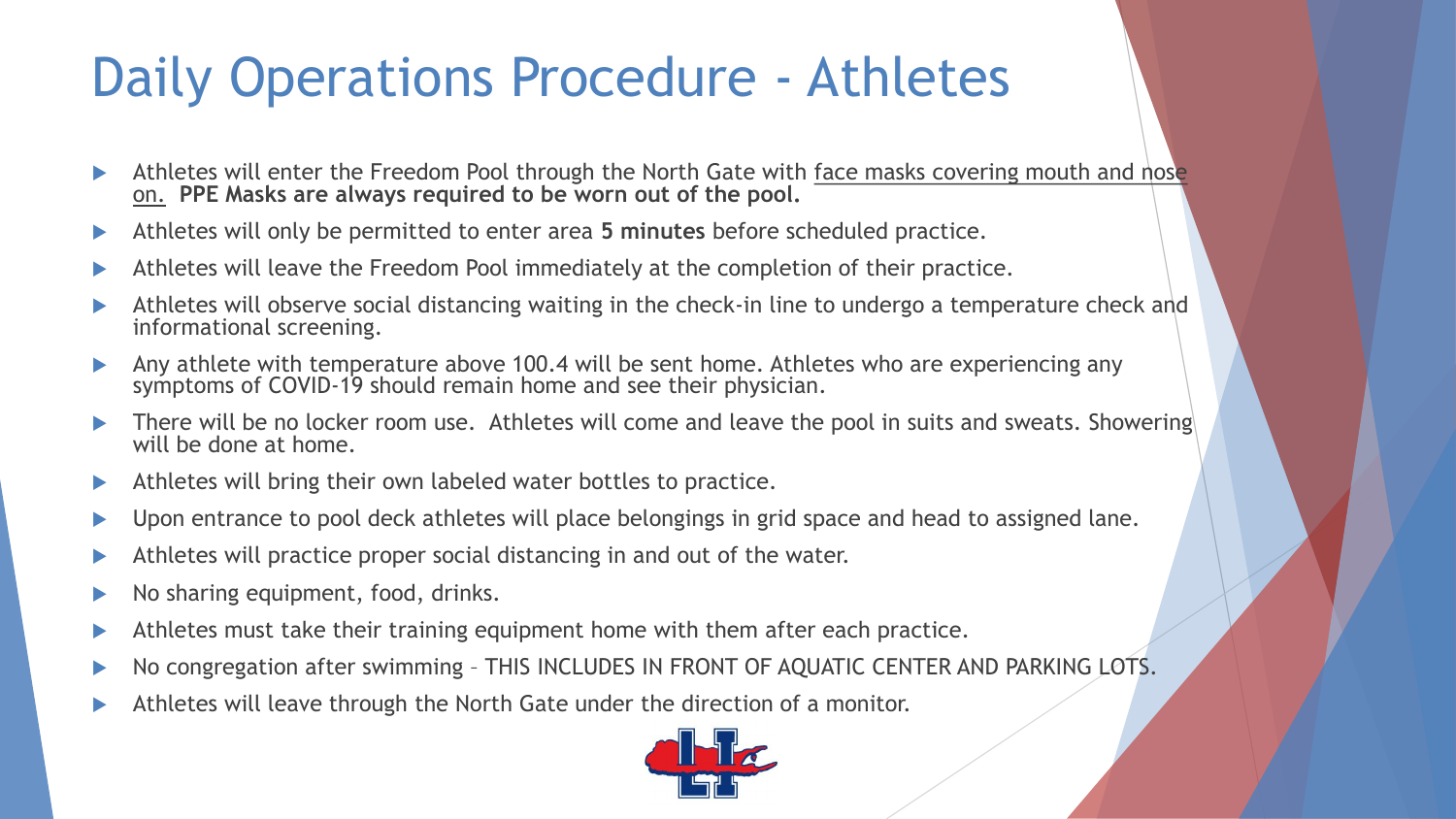# Daily Athlete Check-In/Screening

- $\blacktriangleright$  Athletes will be temperature checked upon check-in.
- Athletes will be screened on the following questions:
	- ▶ Do they have a fever?
	- ▶ Do they have a cough?
	- Do they have shortness of breath or difficulty breathing?
	- Have they had the chills, headaches, sore throat in the last 24 hours?
	- Do they have new loss of taste or smell or other symptoms listed by the CDC?
- **F** Temperatures and screened responses will be recorded for potential contact tracing purposes.

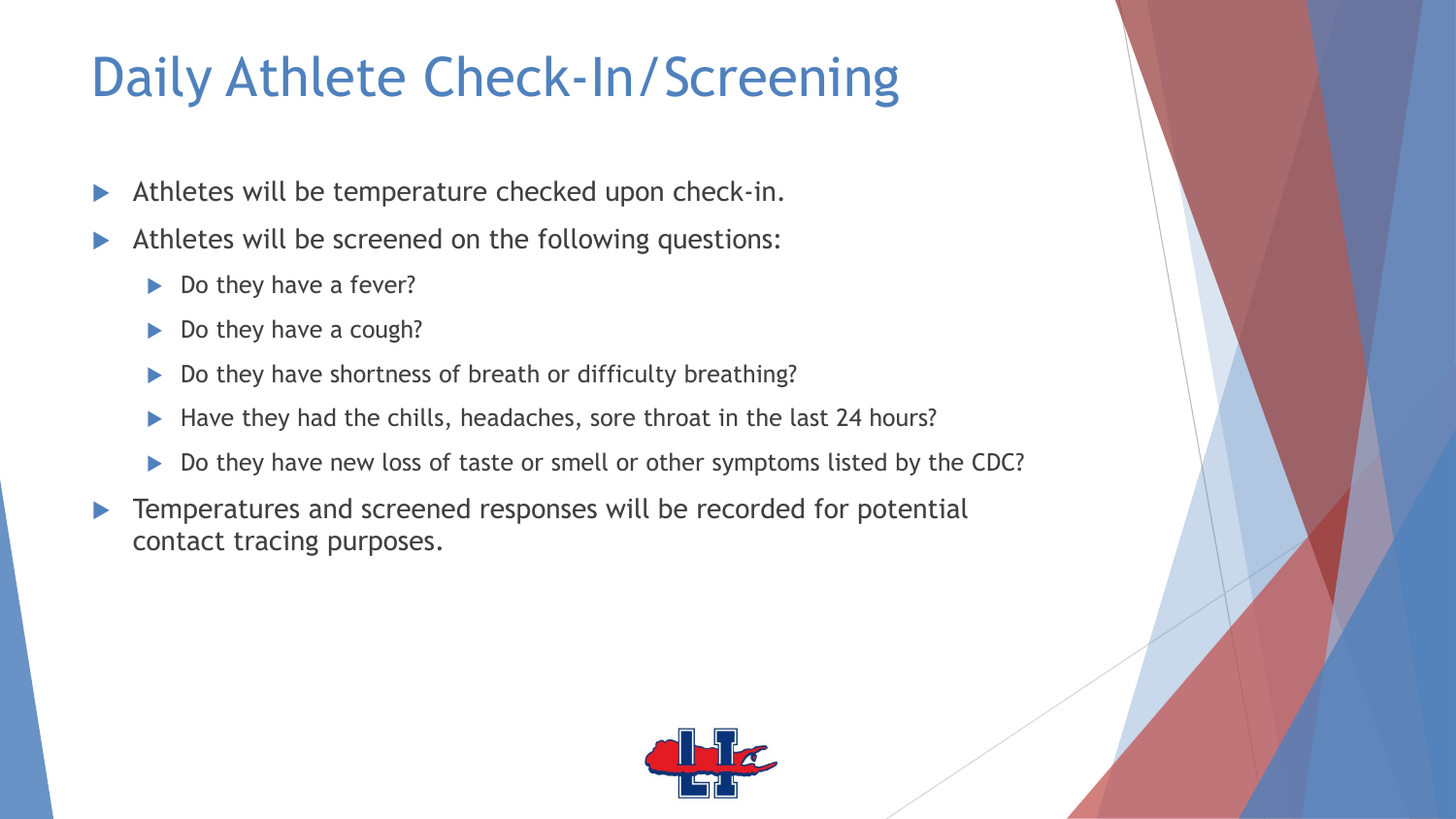# Communications Procedures

- Web based communication will be provided through [LongIslandSwimming.com.](file:///C:/Coronavirus/Longislandswimming.com)
- Long Island Aquatic Club utilizes Team Unify email, SMS, and push notification to communicate with the athletes and their parents.
- It is **critical** that you have enabled SMS messaging through your Team Unify account. Please make sure it is activated and ask for assistance if you need help in setting it up!
- Long Island Aquatic Club will distribute documentation to parents/legal guardians of athletes to explain rules and guidelines for swimmers to follow during their time at pool.
- Staff and athletes must self-report to our **COVID-19 Liaison** if they have symptoms of COVID-19, a positive test for COVID-19, or were exposed to someone with COVID-19 within the last 14 days.
- ▶ COVID-19 Liaison will notify local health authorities of COVID-19 cases.
- COVID-19 Liaison will notify staff, athletes and families of potential COVID-19 exposures while maintaining confidentiality in accordance with the American Disabilities ACT.
- Long Island Swimming will notify staff, athletes, and families of Freedom Pool closures.

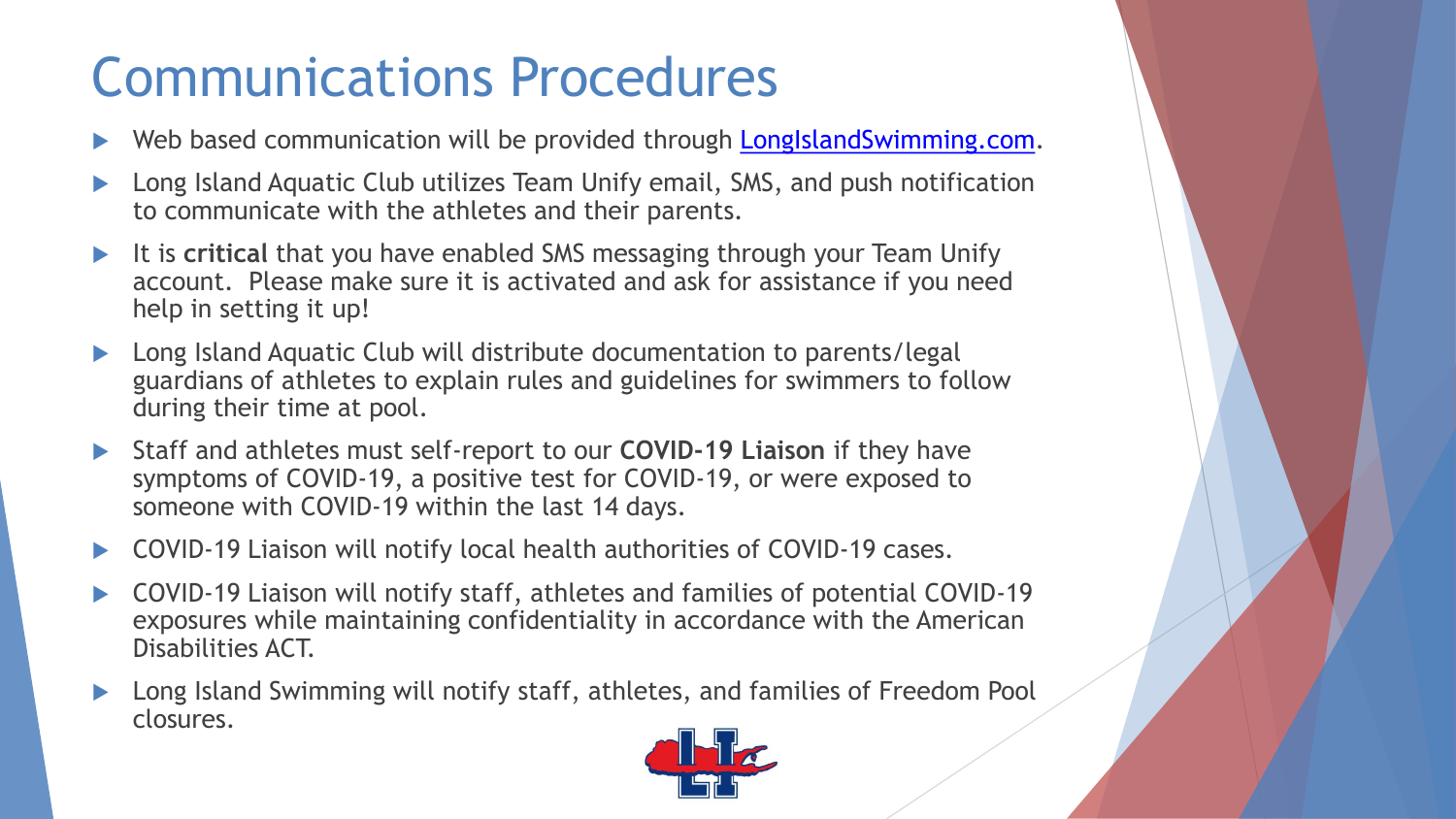### Freedom Pool Road Map and Procedures

- The next few slides will present the road map and procedures that will be followed at the Freedom Pool to ensure sanitation and safety for all LIAC athletes and staff.
- Please review this information thoroughly and direct any questions to our COVID-19 Liaison.

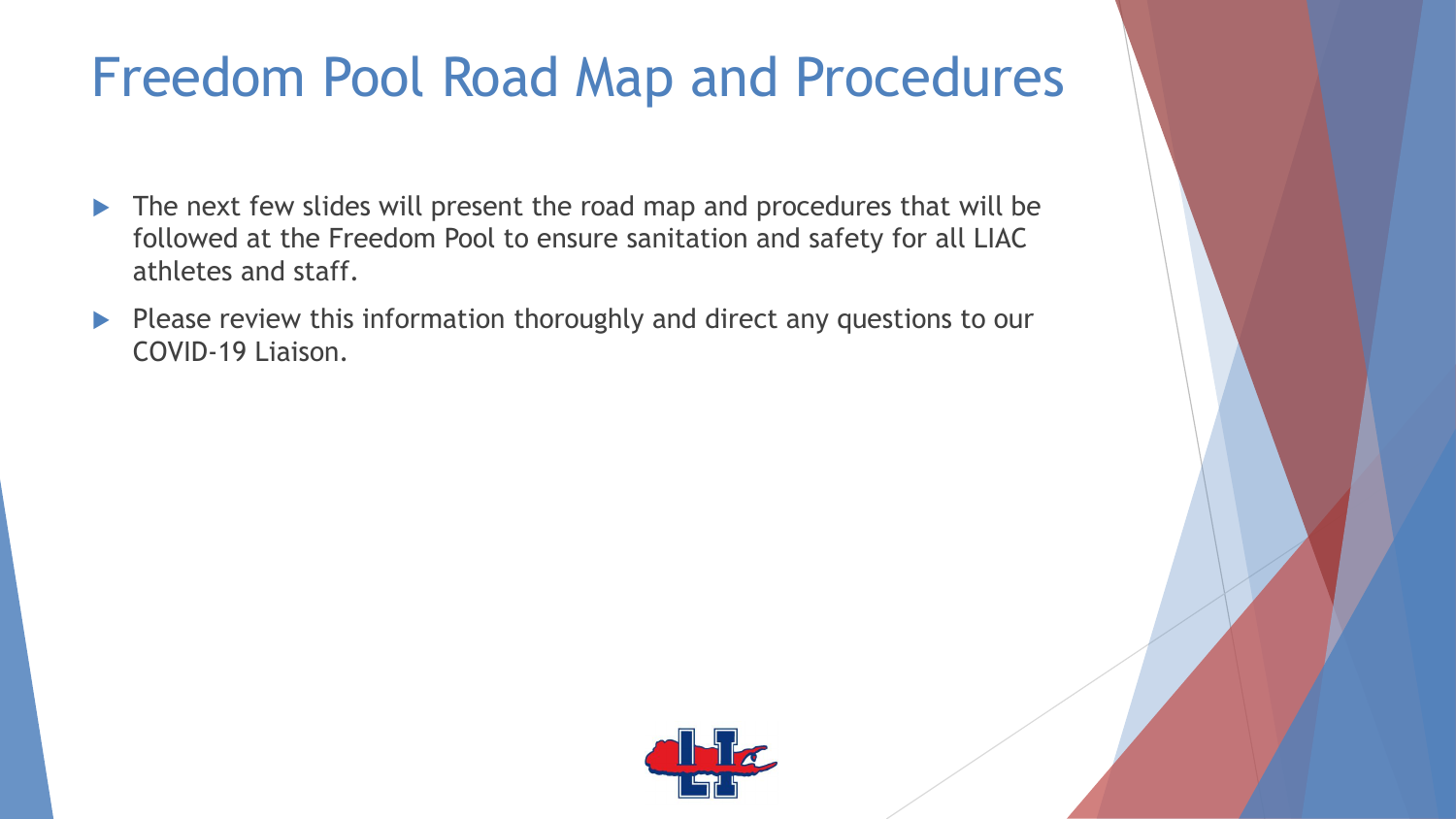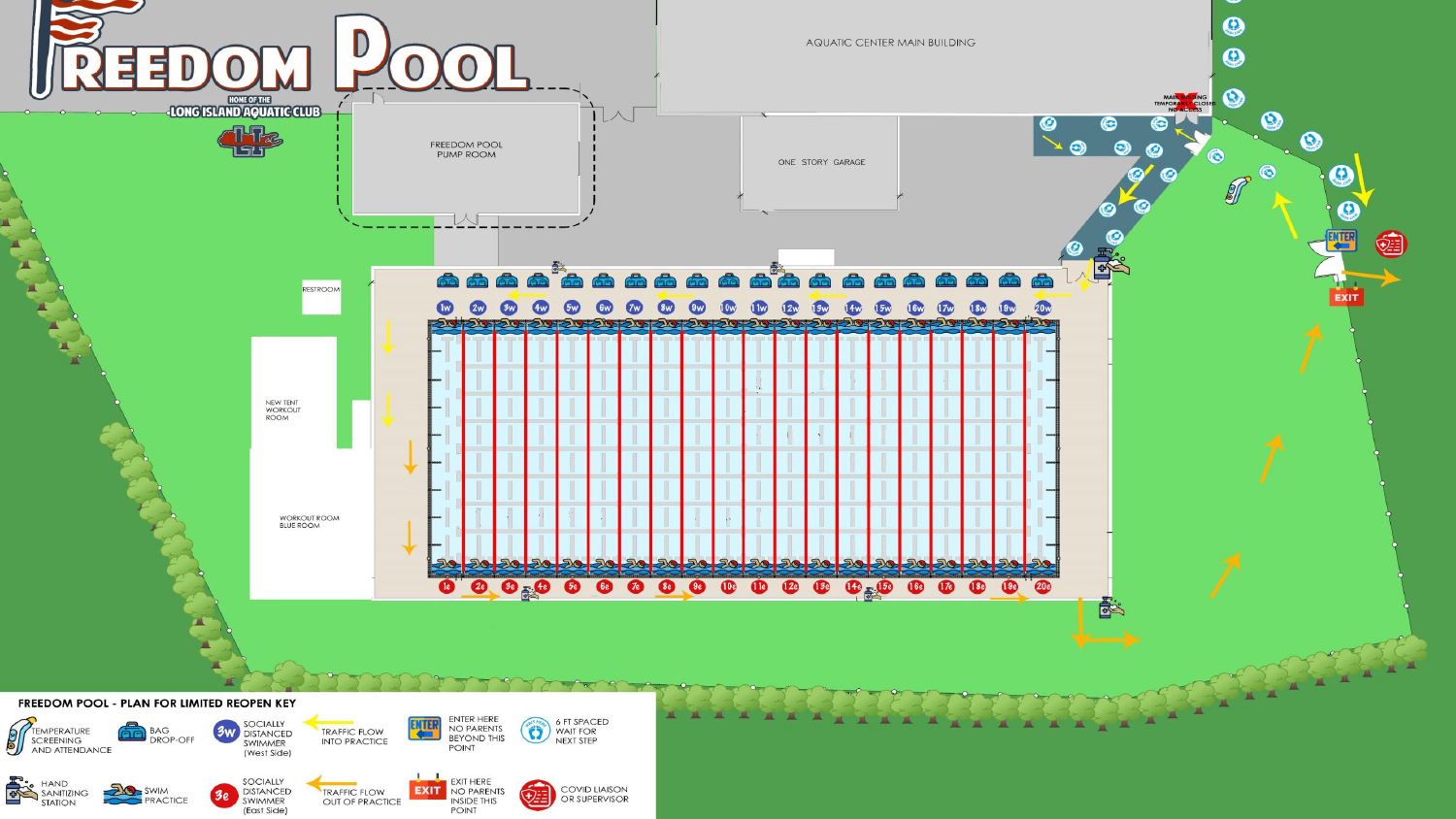### Freedom Pool Road Map and Procedures

#### **#1 Wait at Gate**



 Swimmers will form a line (6 Feet Apart) on the Aquatic Center stairs and patio and move down the line as called upon by the COVID-19 Liaison or check-in staff working the Freedom Pool North Side gate.



#### **#2 Entry to Check-in Station**



 The check in staff at the North Side gate will instruct each swimmer to move from the gate to the open door at the base of the blue tunnel walkway for check-in. Athletes remain 6 feet apart and do not proceed until instructed.



#### **#3 Temperature Check & Screening**



 Swimmers will have their temperature checked and recorded. Swimmers will also be asked a health assessment and be assigned a lane. They must remember what lane they are assigned! This is for potential contact tracing purposes!

#### **#4 Swimmer Line Up in Hallway**

 Swimmers will line up in the blue tunnel walkway following the markings on the ground to maintain 6 feet of distance. Swimmers must stay in the order they were checked in to ensure tracing and accurate lane assignments.



#### **#5 Swimmers Head to Bag Drop Location**

- Swimmers will take their bags to their designated space on the pool deck. Any items brought into the facility (such as a towel, clothes, shoes, or gear) shall be placed in the designated square.
- The first 20 swimmers will be assigned EAST locations first, 1E, 2E, 3E - 20E. They will drop their bags at the west side of their assigned lane and swim to the EAST side of that lane to wait for practice to begin.
- The next 20 swimmers will be assigned the WEST locations. 1W, 2W, 3W - 20W. They will drop their bags in the other designated spot and get in for practice on the west side.
- \*\*All bags will be located on the WEST side of the pool.

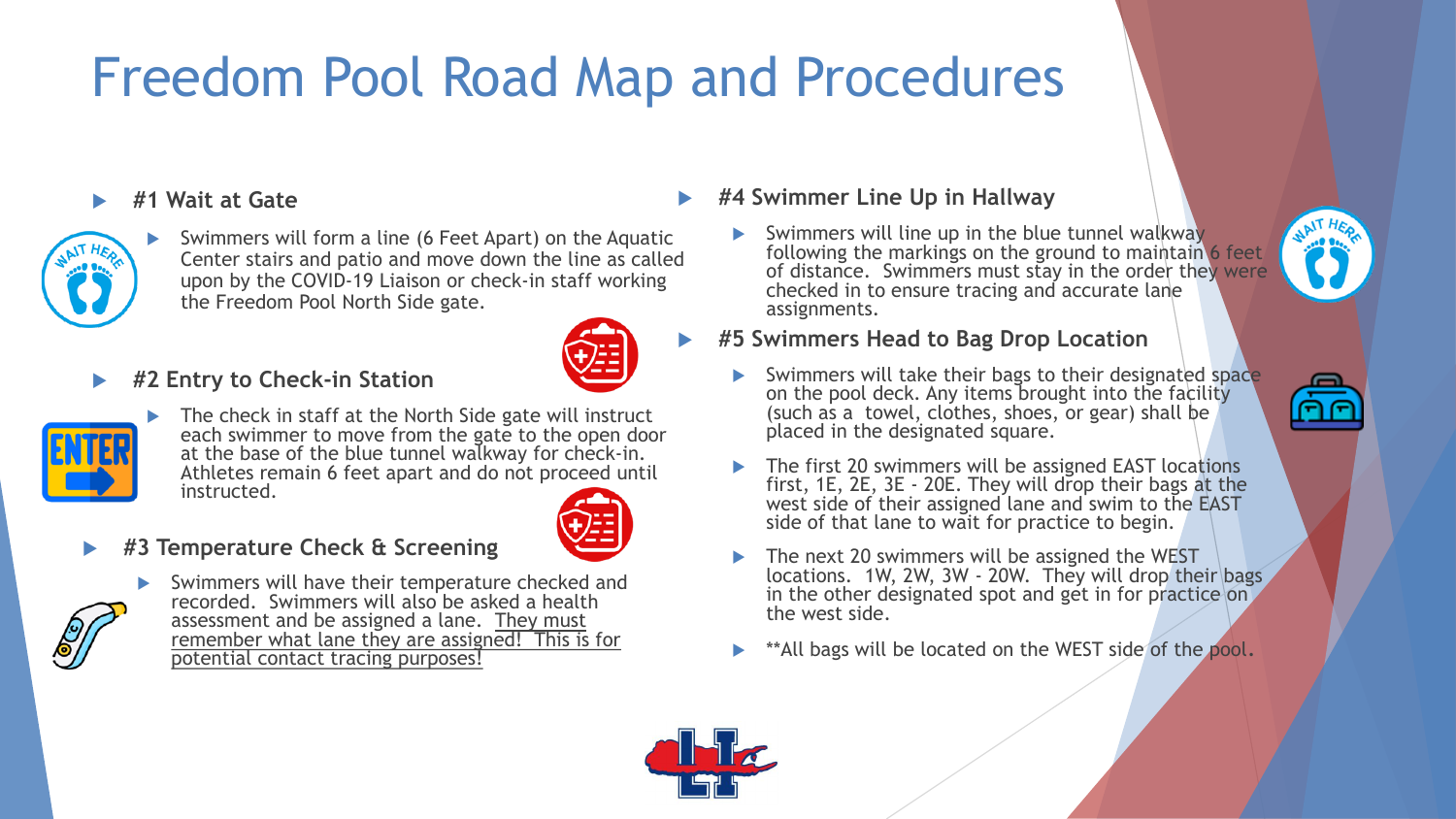### Freedom Pool Road Map and Procedures

#### **#6 After Practice Bag Pick Up**



- Swimmers 1W-20W on the WEST SIDE will exit the pool, grab their items and follow the flow of the pool around to the exit.
- After swimmers 1W-20W exited the pool, swimmers 1E-20E on the EAST SIDE will swim from the east end to the west, grab their items and follow the flow of the pool around to the exit.

#### **#7 Exit from Pool Area**



- Swimmers will travel the length of the pool to the exit in the corner. There will be hand sanitizer available at this position for the swimmers.
- Swimmers must have a mask on upon exiting the pool.

#### **#8 Exit from Facility**

- $\triangleright$  Swimmers will walk to the North Gate and exit.
- $\blacktriangleright$  After exiting the gate, swimmers will walk toward the black fence near the soccer fields for exit to their transportation home.



#### **#9 After Practice**

**There is no congregating outside Aquatic Center or in** parking lots.



- A 10-minute gap will be placed between practices to limit the number of people at the facility. Swimmers are expected to be picked up directly at the end of their practice slot.
- After practices, it is the athlete/families responsibility to disinfect any items set down at the facility.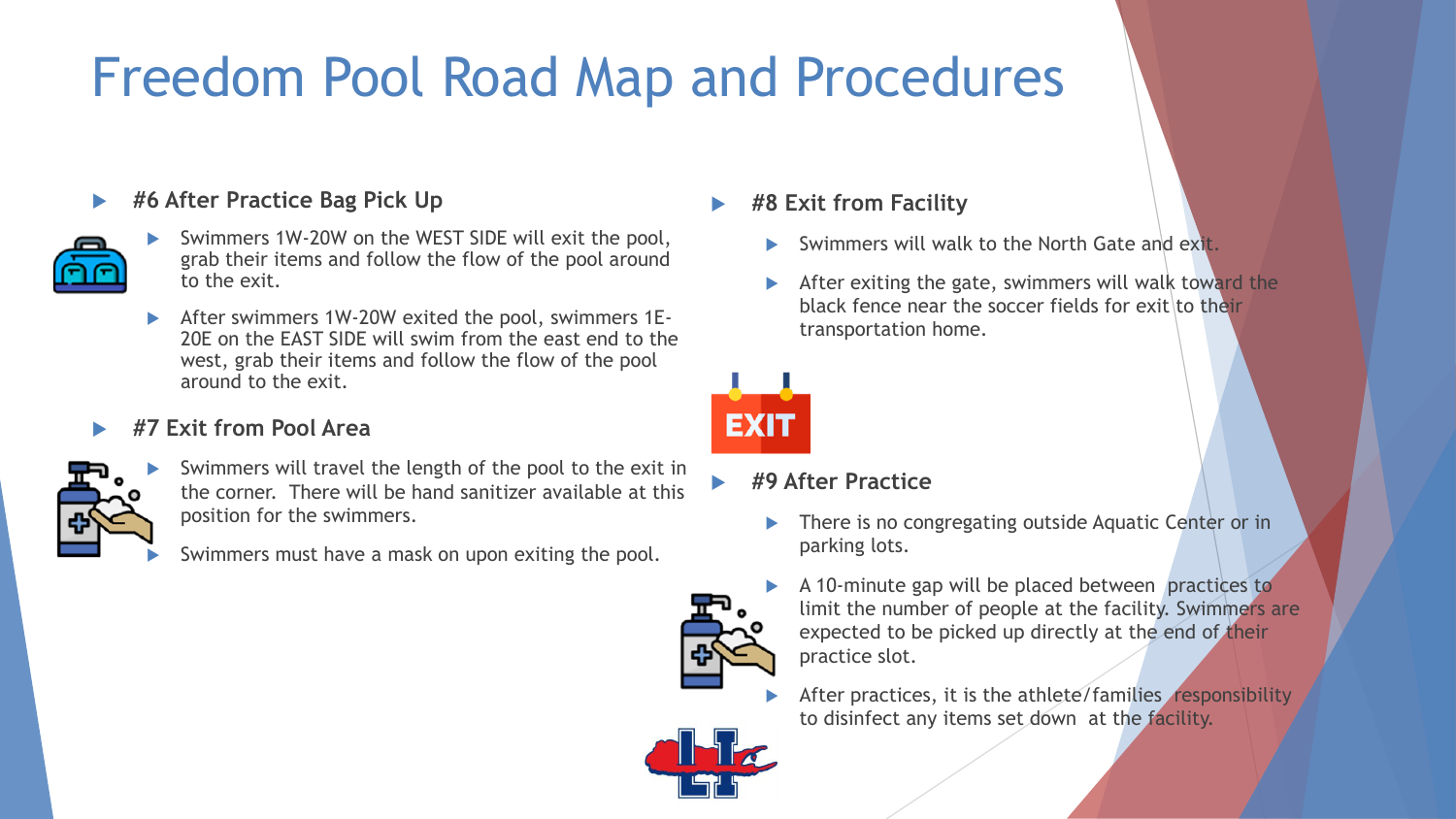#### **COVID 19 SYMPTOMS**

- What if my athlete is displaying symptoms or has suspected exposure?
	- Athletes who are ill are not able to attend practice. Athletes who have had any members in their household ill may not attend practice for 14 days. Report any illness to LIAC's **COVID-19 Liaison** so staff can contact trace and ensure the safety of all athletes.
- What protective equipment is required?
	- $\triangleright$  Athletes are required to wear a mask into and out of the facility.
- What precautions are coaches taking to keep athletes safe?
	- ▶ Coaches will wear mask and have hand sanitizer available. Coaches will keep 6' social distancing except in emergency situations.

#### **PRACTICE PREPAREDNESS**

- $\blacktriangleright$  Can my swimmer participate if they are late to practice?
	- $\triangleright$  No, swimmers will not be permitted to enter the facility or participate if they are late to practice. Swimmers must be in line outside the gate exactly 5 minutes before their practice time. Any members who are late and have missed proceeding to station 2 in a timely manner will not be permitted to enter.
- ▶ Can my swimmer borrow equipment?
	- ▶ Lost and Found equipment will not be available to borrow. Swimmers are responsible for bringing all their required practice equipment to the pool.
- ▶ Can my swimmer leave their equipment at the pool?
	- $\triangleright$  Swimmers will not be permitted to leave personal belongings at the facility.

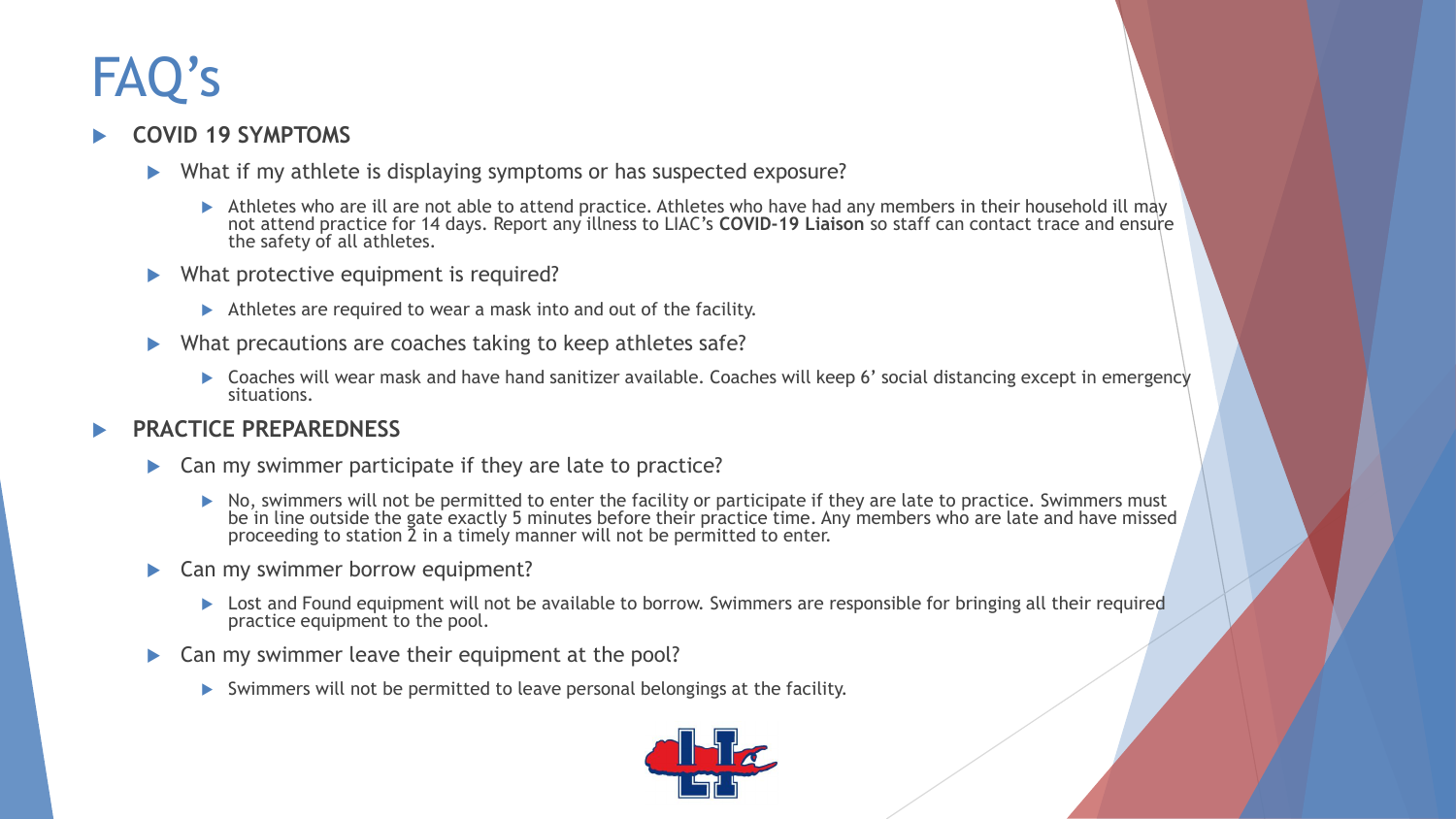### **PARENTS & SPECTATORS**

- $\blacktriangleright$  Are parents or spectators allowed into the facility?
	- **Parents and spectators are not allowed into the facility in order to reduce the number of** individuals gathering. Please do not congregate in the parking lots or in front of the Aquatic Center!

### **CHANGING & LOCKER ROOM ACCESS**

- ▶ Can my swimmer take a shower after practice?
	- ▶ No, the locker rooms will not be available for use. Swimmers will shower when they return home.
- ▶ Can my swimmer change in the locker rooms after practice?
	- $\triangleright$  No, the locker rooms will not be available for use
- $\blacktriangleright$  Can my athlete deck change?
	- No, USA Swimming rules prohibit deck changing. Swimmers will be required to enter and leave the facility with their swimsuits on.
- ▶ Where should my athlete go the bathroom?
	- ▶ LIAC will provide temporary single stall bathroom porta-potties on the South End of the facility. Single stall bathrooms will be cleaned after each use.

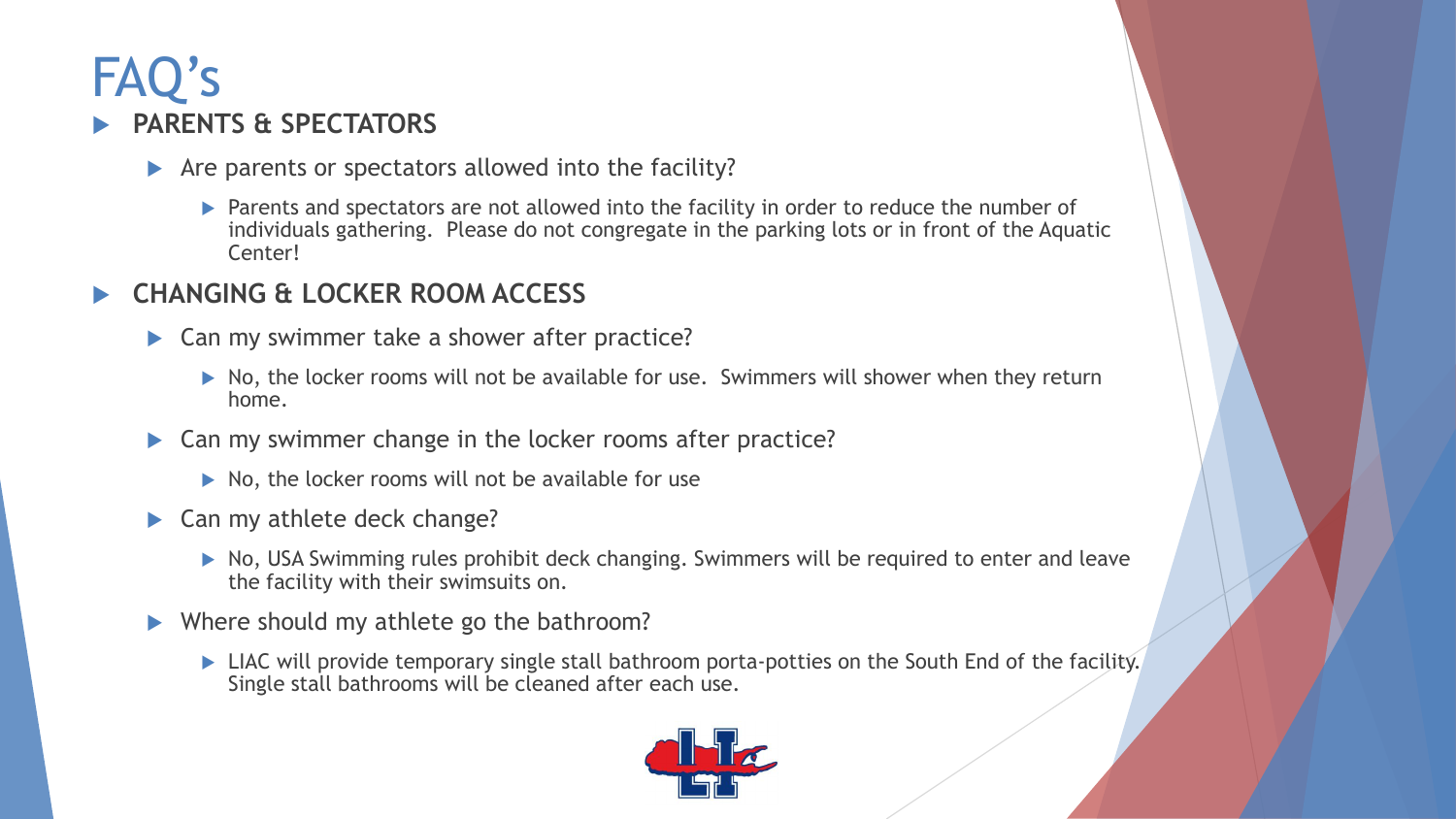### **TRAINING GROUPS & PRACTICES**

- Will my swimmer be in the same training group as before COVID 19?
	- In order to comply with local laws, guidelines, and reduce risk, we will be putting a smaller number of athletes in the pool than normal. This may split up some of our larger groups into different practice slots.
- ▶ Will my swimmer be able to move-up a group?
	- ▶ Current group structures will remain the same but may be split up because we will be running in smaller groups. Our priority is to ensure each athlete has an opportunity to return to the pool.
- When will my swimmer be permitted to move up a group?
	- $\blacktriangleright$  Current group structures will remain the same until further notice.
- ▶ Will practices times be our normal practice schedule?
	- ▶ Due to social distancing measures, practices will be shorter, have a 10-minute gap interval between practice slots, and minimal number athletes. Thus, we cannot maintain a normal practice schedule. Athletes will be slated into smaller groups to ensure safe social distancing.

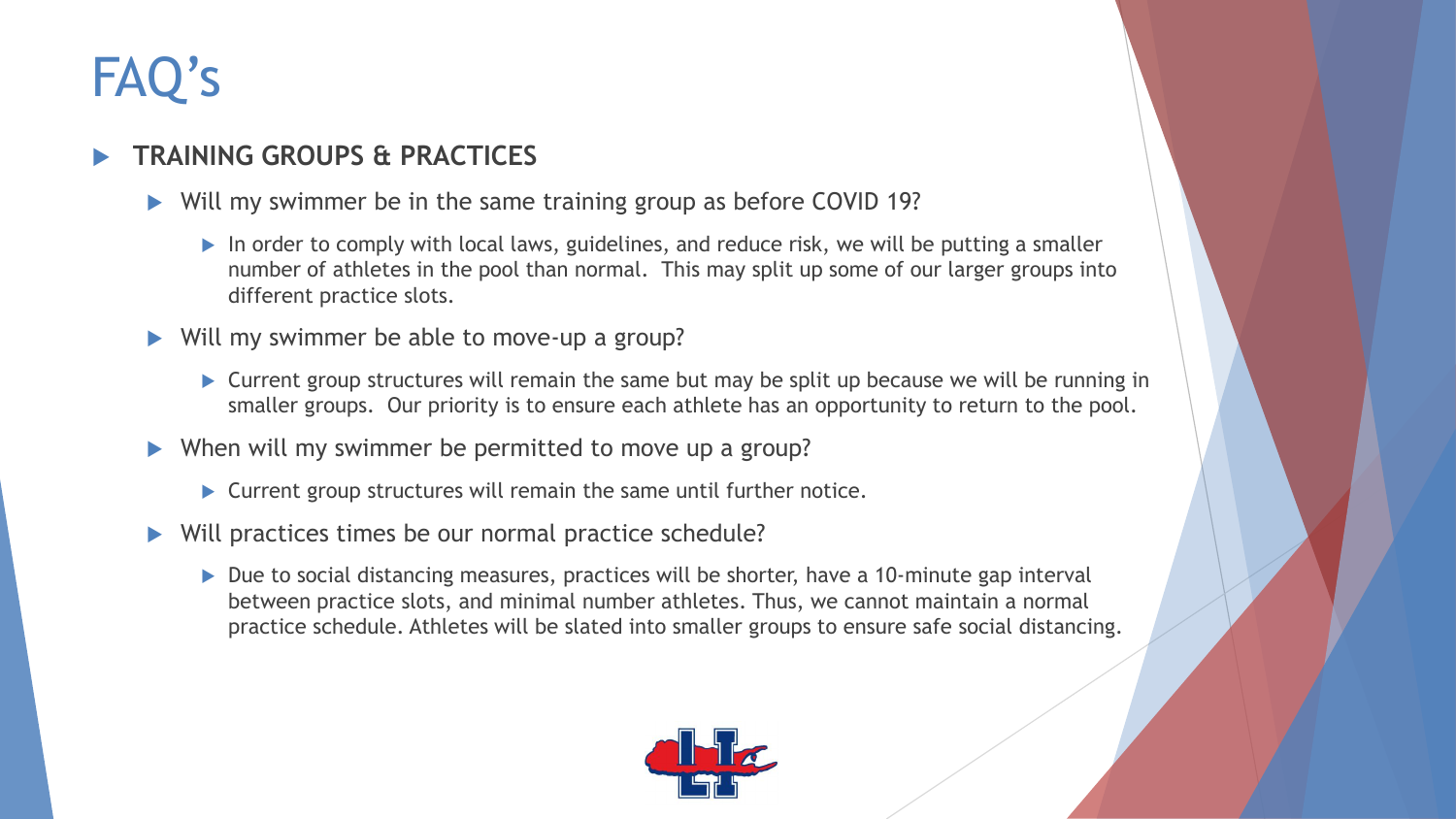#### **AFTER PRACTICES**

- What are swimmers advised to do after practice?
	- Swimmers will immediately grab their belongings, follow the flow out of the facility and head directly to their vehicle. There is to be no congregating anywhere in Eisenhower Park and its parking lots.

#### **INCLEMENT WEATHER SCENARIOS**

- What happens if there is a thunderstorm and the athletes need to leave the pool?
	- If there are forecasted thunderstorms through the day, it is highly encouraged parents remain at the facility in their vehicles during practice time. The staff will stay up to date on weather forecasts and will try to cancel any practices prior to a group getting in the water. Should a weather event occur requiring the coaching staff to remove the athletes from the pool we do have our auxiliary gym area and maintenance rooms available for cover. Both buildings are grounded and safe during a thunderstorm.

#### **ADDITIONAL TRAINING OPTIONS**

- ▶ Will LIAC continue to host dryland?
	- ▶ Given the altered practice schedule we are planning, our Zoom dryland plans are still "to be determined" based on how our first three weeks of our return to the pool runs. Your coach will provide you with updates.
- ▶ Can LIAC coaches offer private lessons?
	- ► LIAC staff members will not be able to teach private lessons at this time at any of our facilities.

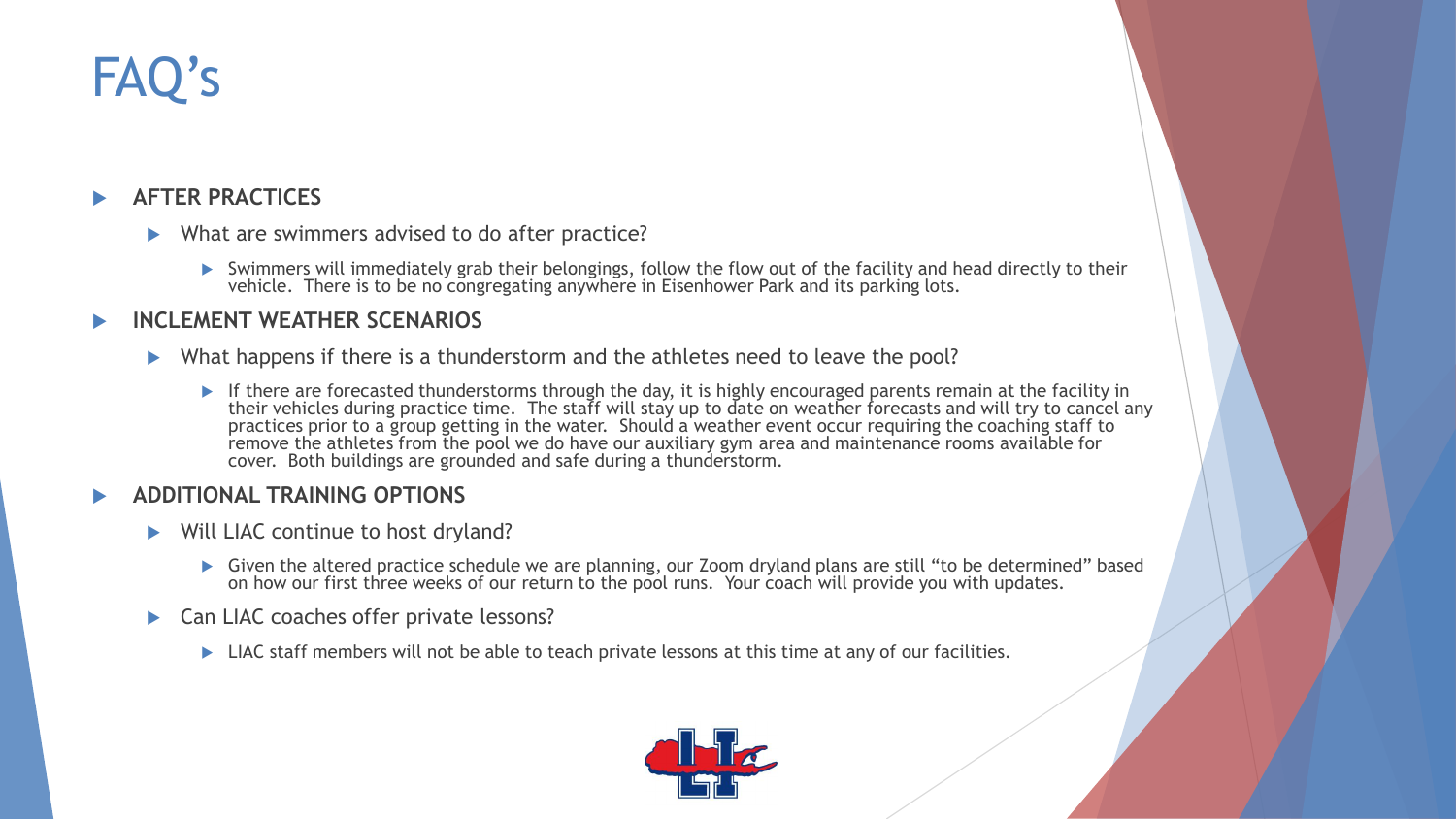### **QUESTIONS FROM OUR LIVE WEBINAR PRESENTATION**

- $\triangleright$  The kids often go in and out of their bags during practice. How can they do this if bags are on the west end and they are on the East end?
	- $\triangleright$  The coaches will let the athletes know what equipment they need as they are preparing to enter the water and they will swim to opposite end with their required equipment.
- ▶ Will you be wiping down the thermometer in between every check with each athlete?
	- $\triangleright$  The thermometers we acquired do not make physical contact with any of the athletes but will keep the thermometers sanitary.
- Are the athletes allowed to bring their sports bag with towel etc. along with their equipment bag?
	- ▶ Yes, they can have a bag that they can place their clothes and towels in, in addition to their equipment bag.
- $\blacktriangleright$  What about the pool covers?
	- $\triangleright$  The pool covers will be off when we return to the pool and cleared from the deck area the athletes will leave their belongings.
- ▶ Will practice be for all teams including Stars and Stripes?
	- ▶ Our goal is to have all of our groups practicing, which is why the schedule will be varied to accommodate all of our athletes.
- $\blacktriangleright$  Has the park public safety officers been contacted to attempt to facilitate the pick ups?
	- Parents picking up their athletes will still need to follow rules and laws in the parking lot. This includes not parking in handicap parking spaces without a handicap permit. There are spots in the lot close to the building, the lot along Hempstead Turnpike, and in the parking lots near the baseball field and hockey rinks. There should be ample legal parking spaces for you to wait in any of those lots until your child's dismissal time.